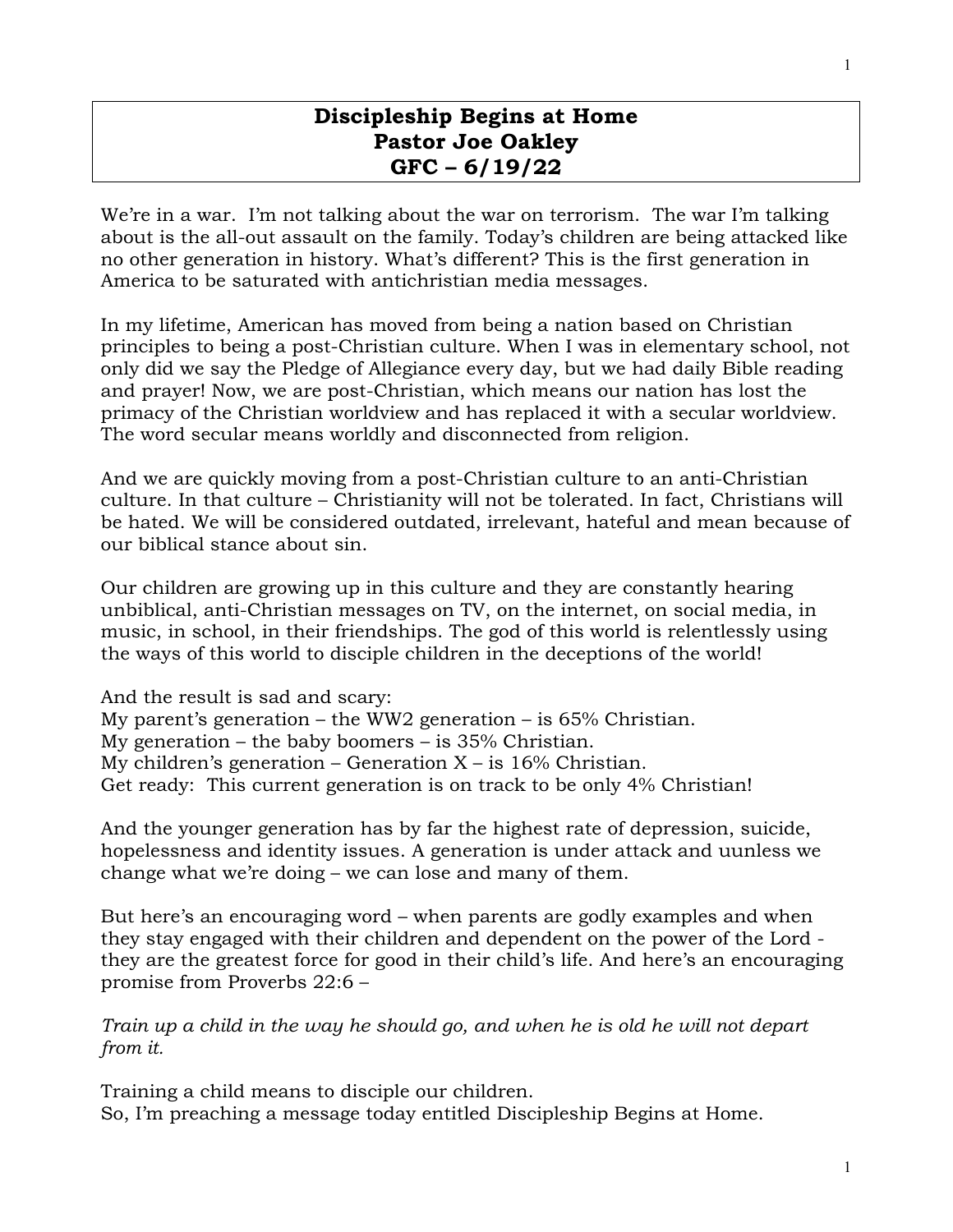What does it mean to train children in the way they should go? Some scholars believe it means we teach children the proper way to live. I agree with that. We teach morals, values and principles that guide children in the way God wants them to go in life.

But I also agree with those who say this means that we should train our children according to their individual personality, temperament, or gift. This is how the Amplified Bible translates Proverbs 22:6

*Train up a child in the way he should go (in keeping with his individual gift, talents or abilities), and when he is old he will not depart from it.* 

Parents make a big mistake when they think they can raise each child the same. Yes, we teach the same values and morals to each of them. But they are each different – they learn differently and they respond to different discipline. So, don't ask a child, "Why aren't you more like your brother?" Because the answer is, "God made us all different." Psalm 139:13 says:

*For You created my inmost being; You knit me together in my mother's womb.* 

We were all shaped by God differently. If you want to train your children in the way they should go – you must know their spiritual gifts, aptitudes, abilities and personality. Knowing this will help you disciple them according to their destiny.

By the way, one of the obstacles that can get in the way of our children is our own desires for them. You should raise your children in the way they should go – that's the way God wants them to go – not necessarily in the way you want them to go.

Many children have felt pressured to follow in their parent's footsteps – To be in the military like their father - To be a teacher like their mother - To take over the family business - To pastor their father's church - But that's not necessarily the way they should go!

I think back to our kids growing up. Deb and I are both big on education. We took our children's education very seriously. We home schooled them for many years. We modeled education by getting college degrees. We expected our kids to go to college, but neither one of them had the slightest desire to. That was very disappointing to us because we had seen statistics that show the more education you have the more money you can make in life. We thought that without an education our children would never amount to much.

But guess what? They both became remarkably successful at what they do and they both make a lot more money that we do! We learned that the way our children should go is not always the way we think they should go. We also learned that just because they do it differently does not mean they are doomed to failure!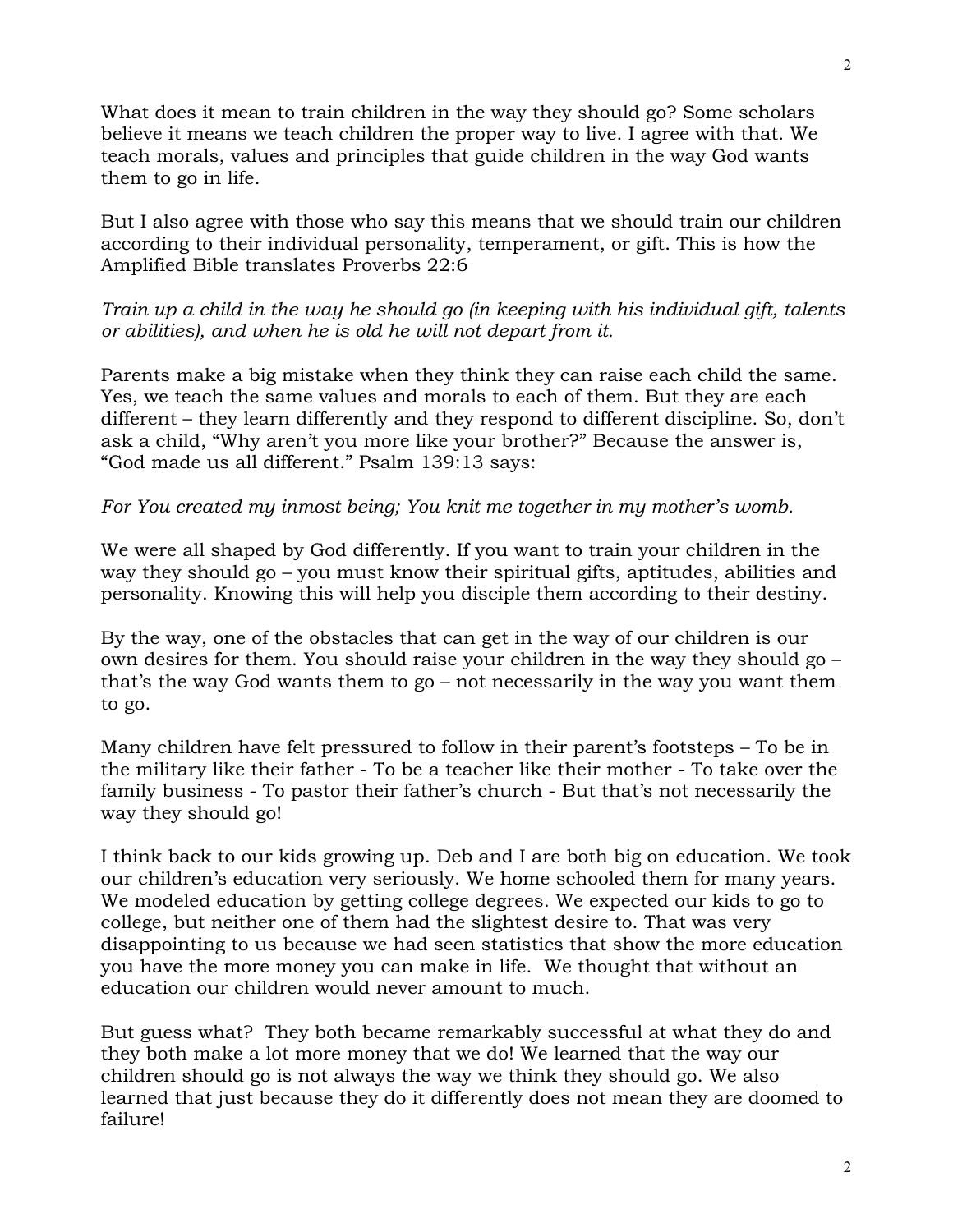Please – don't force your child into a mold that does not fit them! You might become the obstacle that is holding them back.

Our series on discipleship is based on the command of Christ to make disciples of all nations. But Jesus also gave a strategy to His disciples in Acts 1:8

*You will receive power when the Holy Spirit comes on you; and you will be my witnesses in Jerusalem, and in all Judea and Samaria, and to the ends of the earth.* 

In other words, you don't start with the ends of the earth! In order to obey Christ and make disciples of all nations, we have to start in our own homes. Before you disciple the nations, you must disciple your own children.

Parents, not the Church, are primarily responsible for discipling their children. The church has a vital role, but we only have the opportunity to disciple your children an hour a week. The rest of the time the opportunity is yours!

God made this priority incredibly clear thousands of years ago. In Deuteronomy 6:5 God what Jesus called the Greatest Commandment.

*Love the Lord your God with all your heart and with all your soul and with all your strength.*

Then – immediately after that – verses 6-7 say:

*These commandments that I give you today are to be upon your hearts. Teach them diligently to your children. Talk about them wherever you are, sitting at home or walking in the street; talk about them from the time you get up in the morning to when you go to bed at night.*

God is saying several things here. First – loving God is our first priority. Our second priority is to teach our children to love God. Thirdly - God says that discipling children is a 24/7 responsibility.

A parents job of teaching their child to love God never stops. Parents are called to spend 24 hours a day, 7 days a week modeling and instructing their children in what it looks like to follow God. Discipleship begins at home!

Parents – listen closely – we must be serious about being disciples if we are going to be able to disciple our children. You need to get all the help you can on how to disciple children.

We have purchased a great tool to help you called Right Now Media. Right Now Media is like the Netflix of Bible study. It has video Bible studies on every book of the Bible and almost any topic you can think of. There's also thousands of awesome children's programs.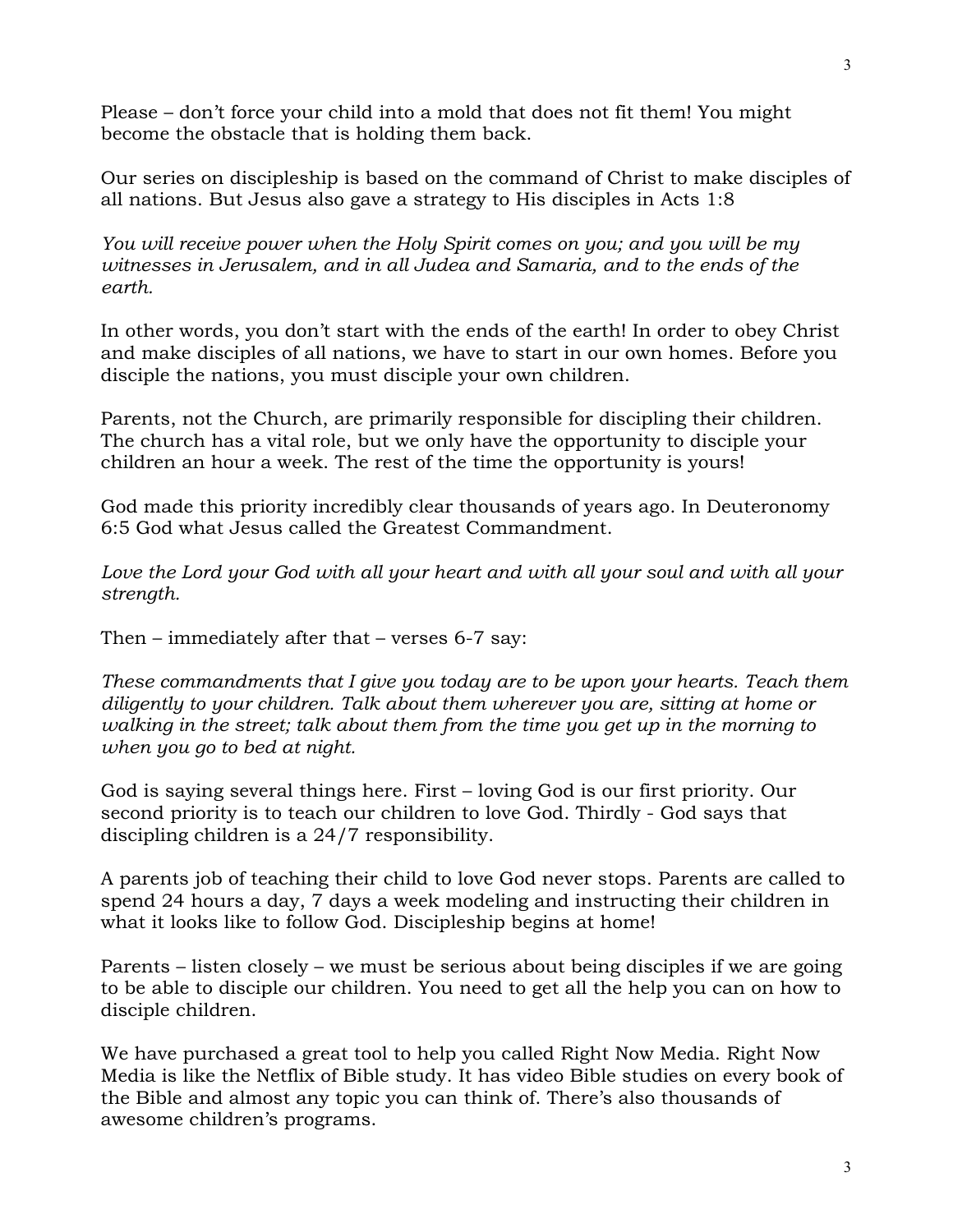I did a search for parenting and there are dozens of videos to help you. I also searched family devotions and there are many of those also. All you need to do is text grace to 49775 to access this free library.

By the way – when it comes to family discipleship, husbands and wives have a role in discipling each other. We each have strengths and weaknesses and our strengths can help our partner overcome their weaknesses.

Here's a couple of Scriptures about couples discipling each other. If our spouse is not walking with God – we have a role in reaching them. 1 Peter 3:1-2 says:

*Wives, in the same way be submissive to your husbands so that, if any of them do not believe the word, they may be won over without words by the behavior of their wives, when they see the purity and reverence of your lives.*

Don't be frightened by the word submit. It's not talking about blind obedience. It means to give up trying to control. By the way – Ephesians 5:21 tells us to

*Submit to one another out of reverence for Christ.* 

So we need to practice mutual respect and submission in marriage. The point of the 1 Peter passage is that we cannot control our spouses and try to coerce or nag them into the kingdom of God. It is our godly example that will ultimately reach them. Then, Ephesians 5:25-26 says:

*Husbands, love your wives, just as Christ loved the church and gave Himself up for her to make her holy, washed by the cleansing of God's word.*

Again, I believe both spouses can do this. We should wash each other with the word. This does not mean to beat them up with the word or berate them with the word or shame them with the word. It means to speak the word of God to them and pray the word for them. It means to help cleanse their minds of wrong thinking, condemnation, or shame and building them up with the truth of God's word.

Parents, we should make sure we are true disciples and we should be discipling each other so that we can truly disciple our children together. Ephesians 6:4 says:

*Fathers, do not exasperate your children; instead, bring them up in the training and instruction of the Lord.*

By the way, this is true for mothers too. Neither parent should exasperate their children. Both parents should disciple their children in the truths of God's word.

What does it mean to "exasperate your children"? It means we must not use inappropriate words or actions to provoke your children towards anger, so that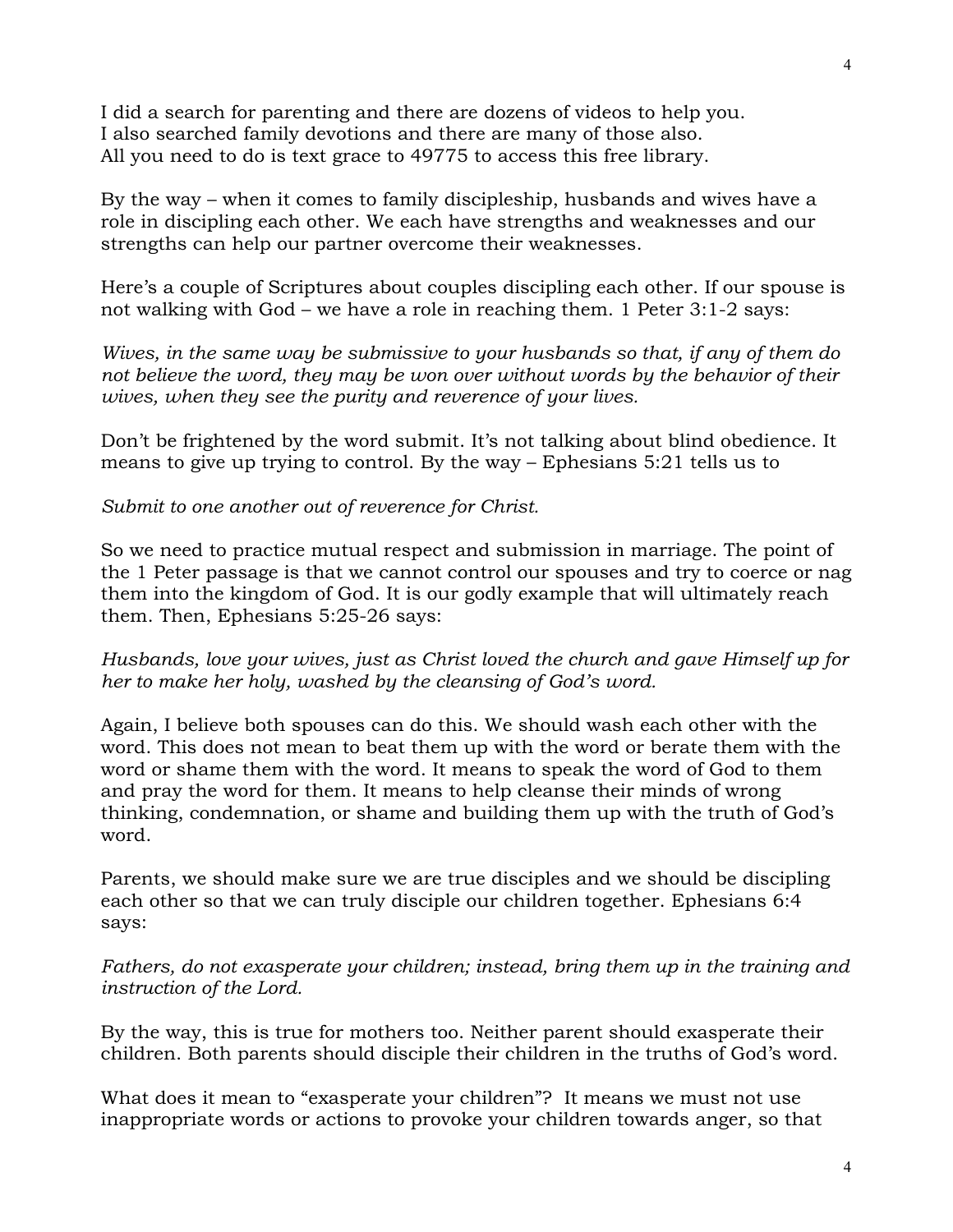resentment grows in their hearts. We exasperate our children when we: are easily angered - speak carelessly - are unreasonable are unwilling to listen - fail to keep our word say one thing and do another - play favorites - are inconsistent

Instead of exasperating our children, we must raise them according to God's truth through a positive relationship.

What does raising our children in the instruction of the Lord look like? What does it require?

# *First, intentionality.*

You must be intentional. Some parents pride themselves in always being open and available to their kids to talk, but they are never proactive in talking to them. Being available is great – but being intentional is even greater! It's great to be open and available rather than closed and unavailable, but teenagers especially don't tend to be all that open about talking to you. To disciple your children you have to put forth the effort.

# *Second, sacrifice of time.*

We have a plague in America. It's called Busyness. Sports and school activities, and for some of us church activities. We are so busy doing doing, that we miss out on true discipleship.

If your children want to play sports or do scouts or be a part of the choir or band or whatever—great. You should be involved in that as a family. But if all you ever do is run your scouts between basketball practice and band practice, then you need to rethink your priorities. Maybe it means your children don't get to do everything they want to do—so be it. You need to learn the power of a little word called NO! I love you, but no.

Your main job is to raise your children in the faith! Yes, we want them to be productive and educated and earn a decent living. But what if they gain the whole world and lose their soul? 3 John 4 says:

*I have no greater joy than to hear that my children are walking in the truth.* 

That is our goal as parents: that our children will know God, love God and walk in truth.

Are you making the most of your time with your children? Life is but a vapor, time is precious, don't waste it, but instead make sacrificial efforts to spend time with your spouse and children. Turn the TV off and spend some time together as a family. The American Academy of Pediatrics reports that by the time American children are 6 years old, they have spent more time watching TV than they will spend talking to their dad over their entire lifetime. Do you find things you like to do together?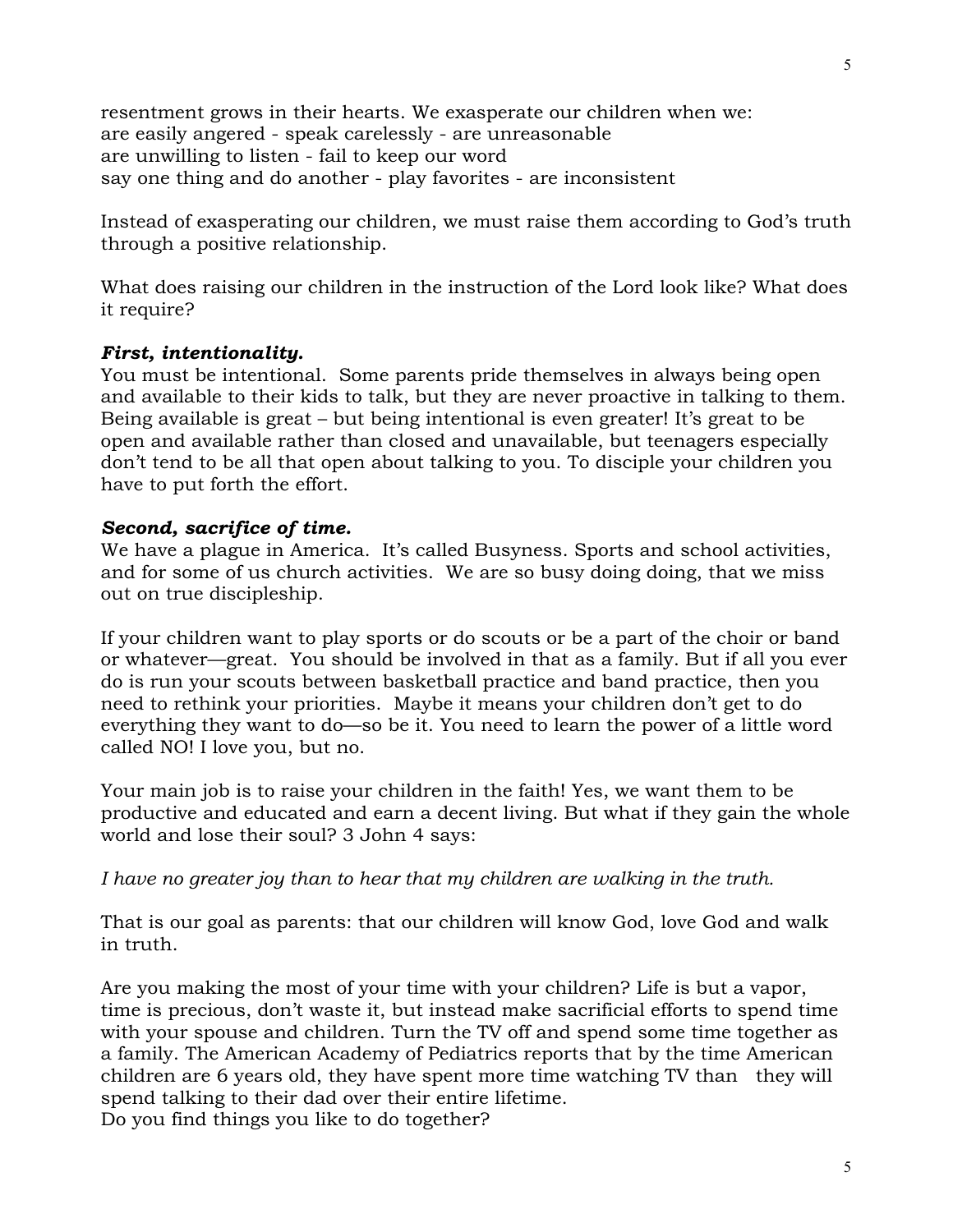To do that means you have to enter into each other's worlds and do things that are fun for them, not just for you.

To relate to your children you need to know their love language and you need to enter their world. You need to know your spouses love language as well as your kids. Dr. Gary Chapman has written books for each of these relationships.

If you are doing your best to love a family member and they don't feel loved – chances are you need to learn their love language. If your love language is gifts and a family member's is quality time, you can give them gifts all day because that's your love language, but you're not speaking their language and they won't feel loved.

I want to encourage you to follow up on this. I encourage you to read the books, but if that's too much, google 5 loves languages and look at the videos tab, you will find one by Dr. Chapman. He also has videos for love languages for children and teens.

You need to learn your kid's love language and you need to learn how to enter their world. That means to learn what they enjoy doing and enter into that with them whether you enjoy it or not! Do it for them. My Son – fishing/hunting My Daughter – play games / collected things like stamps

Invest time in your children. The more time you spend together, the more you can influence them. Be intentional and sacrifice your time for your family.

## *Third, prayer.*

Pray for your spouse, pray for your kids…and, pray *with* them! What better way to teach your children how to pray than to pray with them? Pray at the dinner table. Say a prayer with them before you send them off to school. Say a prayer with them after they return and you ask them about their day. Say a prayer with them before bed…before you go to church…before you go on a trip…before they go out with their friends.

These prayers don't have to be an hour long - they can be quick prayers of thanksgiving, prayers for safety and wisdom. And really, isn't that a practical part of pray without ceasing?

#### *Fourth, Bible devotion.*

Spend time each day as a family where you sit down and read the Bible together. Rotate each day who reads, and then spend a few moments talking about what it means. These don't have to all be deep exegetical studies about the use of the word "holy" in Leviticus either. Just read a passage or a chapter, and ask some questions like: What does this say about God? His nature? His character? What does this say to us?

## *Finally, worship.*